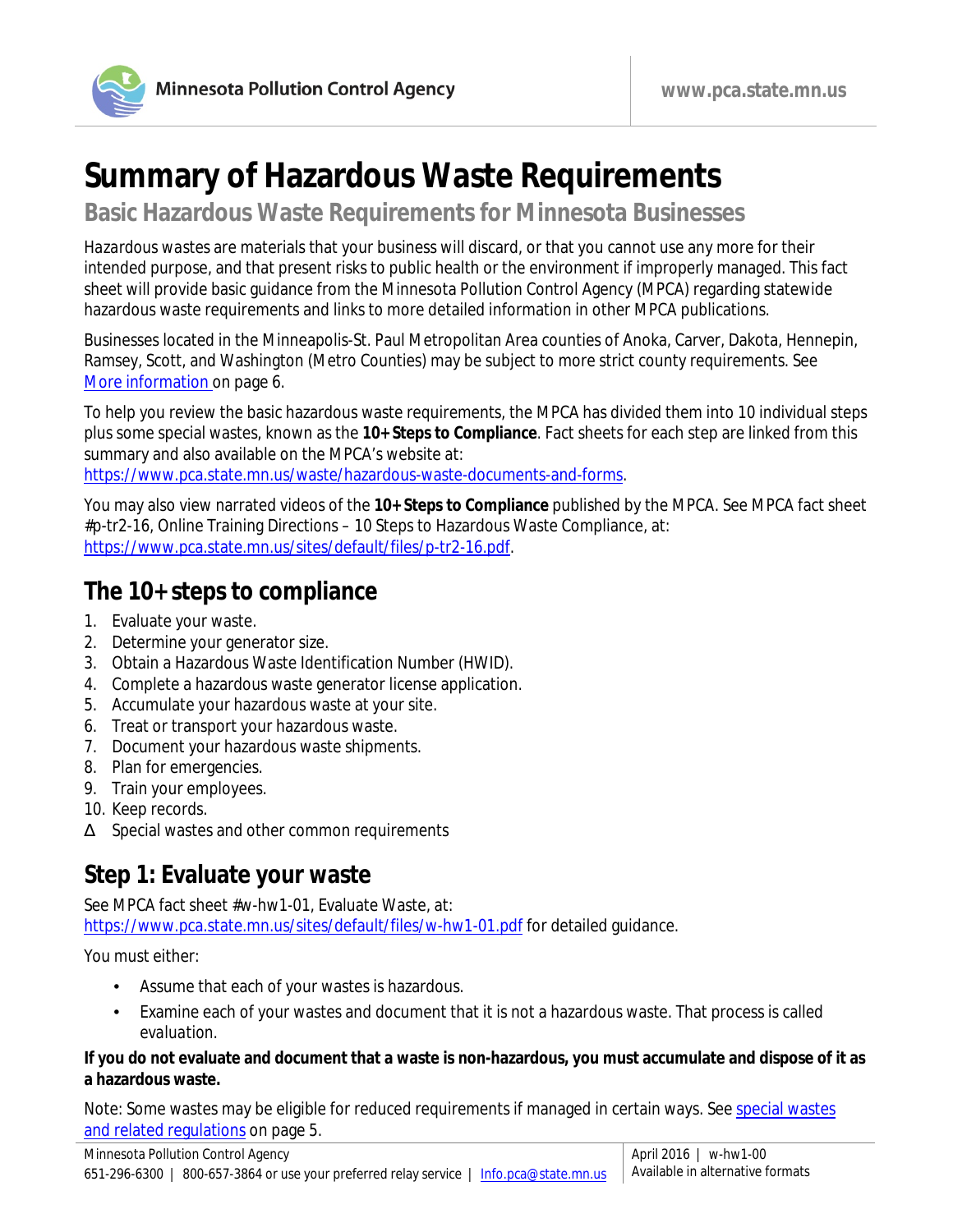To evaluate a waste as non-hazardous, you must show that it is not **listed** and is also not **characteristic**.

|                        | Lists and characteristics | Fact sheet web address                                        |
|------------------------|---------------------------|---------------------------------------------------------------|
| Lists                  | F-List                    | https://www.pca.state.mn.us/sites/default/files/w-hw2-00.pdf  |
|                        | K-List                    | https://www.pca.state.mn.us/sites/default/files/w-hw2-01.pdf  |
|                        | P-List                    | https://www.pca.state.mn.us/sites/default/files/w-hw2-02.pdf  |
|                        | U-List                    | https://www.pca.state.mn.us/sites/default/files/w-hw2-03.pdf  |
|                        | <b>PCBs</b>               | https://www.pca.state.mn.us/sites/default/files/w-hw4-48a.pdf |
| <b>Characteristics</b> | Ignitability              | https://www.pca.state.mn.us/sites/default/files/w-hw2-04.pdf  |
|                        | Oxidizer                  |                                                               |
|                        | Corrosivity               |                                                               |
|                        | Reactivity                |                                                               |
|                        | Toxicity                  |                                                               |
|                        | Lethality                 | https://www.pca.state.mn.us/sites/default/files/w-hw2-05.pdf  |

**Table 1. hazardous waste lists and characteristics**

### **Step 2: Determine your generator size**

See MPCA fact sheet #w-hw1-02, Determine Generator Size, at: <https://www.pca.state.mn.us/sites/default/files/w-hw1-02.pdf> for detailed guidance.

Your site's generator size is determined by the total amount of 'countable' hazardous waste and acute hazardous waste generated each calendar month and year. The hazardous waste requirements applicable to your site depend on its generator size.

**Table 2. Generator size based on countable hazardous waste**

| If your site generates:                                        | Then your site's generator size is:                                                                                             |
|----------------------------------------------------------------|---------------------------------------------------------------------------------------------------------------------------------|
| Less than 100 pounds total per year                            | Minimal Quantity Generator (MiniQG)                                                                                             |
| and no acute hazardous waste                                   | Follows all requirements for VSQGs but is exempt from annual fees.                                                              |
|                                                                | See MPCA fact sheet #w-hw1-50, Minimal Quantity Generators, at<br>https://www.pca.state.mn.us/sites/default/files/w-hw1-50.pdf. |
|                                                                | Not applicable in all Metro Counties.                                                                                           |
| Less than 220 pounds total per month                           | Very Small Quantity Generator (VSQG)                                                                                            |
| and less than 2.2 pounds per month of acute<br>hazardous waste | Note: The federal Conditionally Exempt Small Quantity Generator<br>(CESQG) generator size is inapplicable in Minnesota.         |
| Between 220 to 2200 pounds total per month                     | <b>Small Quantity Generator (SQG)</b>                                                                                           |
| and less than 2.2 pounds per month of acute<br>hazardous waste |                                                                                                                                 |
| More than 2200 pounds total per month                          | Large Quantity Generator (LQG)                                                                                                  |
| or more than 2.2 pounds per month of acute<br>hazardous waste  |                                                                                                                                 |

# **Step 3: Obtain a Hazardous Waste Identification Number**

See MPCA fact sheet #w-hw1-03; Obtain a Hazardous Waste Identification Number, at: <https://www.pca.state.mn.us/sites/default/files/w-hw1-03.pdf> for detailed guidance.

All Minnesota hazardous waste generators, including MiniQGs, must have a Hazardous Waste Identification Number (HWID) – also known as an *EPA ID Number*.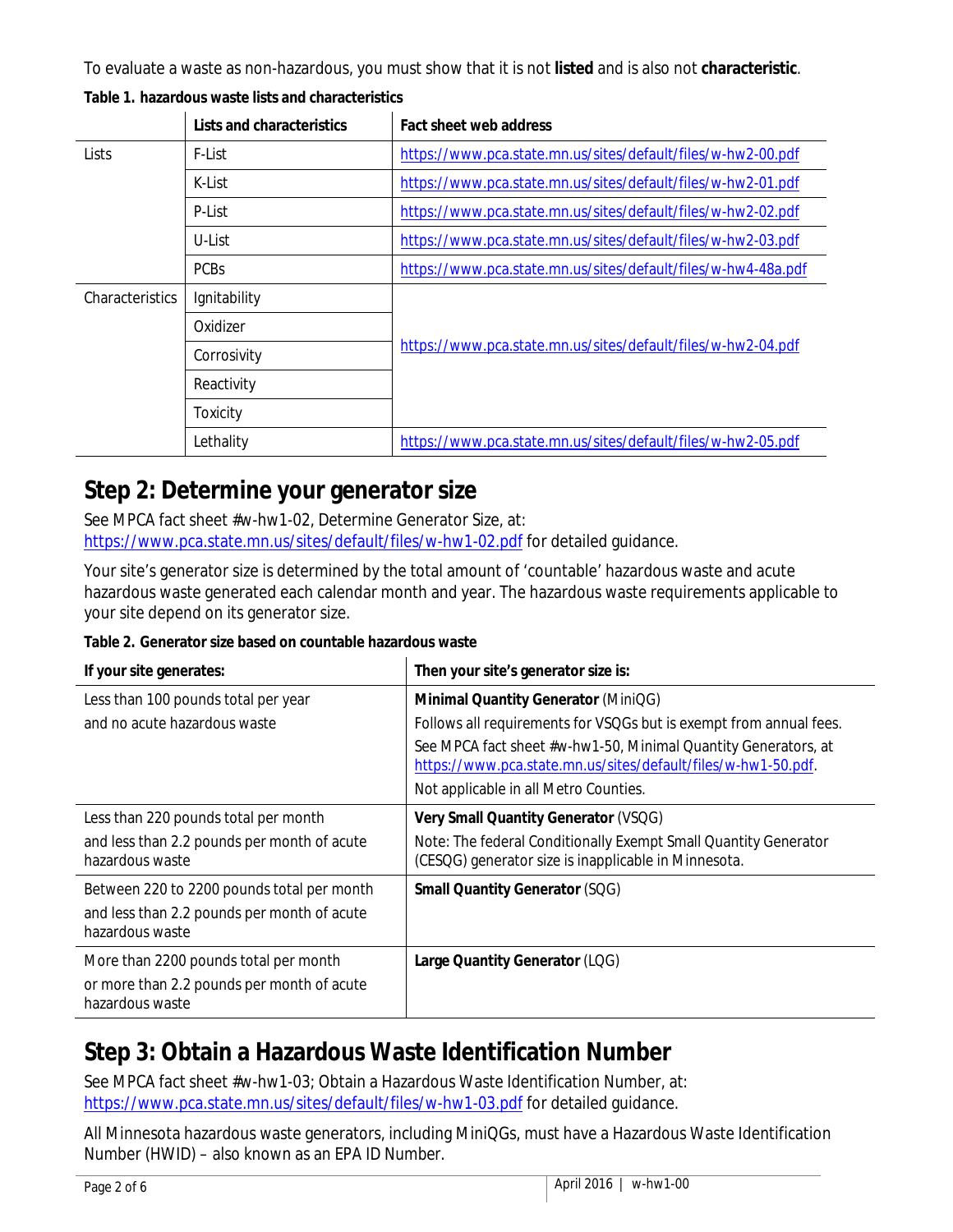To get your free HWID, use the MPCA's e-Services. See MPCA fact sheet #w-hw5-12, Notification of Regulated Waste Activity, at: [https://www.pca.state.mn.us/sites/default/files/w-hw5-12.pdf.](https://www.pca.state.mn.us/sites/default/files/w-hw5-12.pdf)

### **Step 4: Complete a hazardous waste generator license application**

See MPCA webpage, Hazardous Waste Licensing, at:

<https://www.pca.state.mn.us/waste/hazardous-waste-licensing> for detailed guidance.

VSQGs, SQGs, and LQGs must submit a hazardous waste generator license application each year.

MiniQGs currently must submit an application every third year. The MPCA sends out application reminders each July. Metro County licensing schedules vary by county.

The MPCA's annual license fees are based on the amount of hazardous waste generated in the preceding calendar year and vary according to generator size. Metro County annual fees vary by county.

# **Step 5: Accumulate your hazardous waste at your site**

See MPCA fact sheet #w-hw1-05, Accumulate Hazardous Waste, at: <https://www.pca.state.mn.us/sites/default/files/w-hw1-05.pdf> for detailed guidance.

Accumulate your hazardous waste in containers that are compatible with the waste and are able to fully contain the waste, even when dropped or overturned. *Compatible* means the waste will not corrode or degrade the container. Keep containers closed and manually secured except when waste is actually being added to or removed from a container. Do not rely on gravity alone to secure container lids or closures.

Label each hazardous waste container with:

- The words 'Hazardous Waste'
- A clear description of the waste that identifies it and its risks to employees and emergency responders The accumulation start date - the day the waste was first placed in the container. **Note:** Satellite accumulation containers do not have an accumulation start date.

Keep your containers in an area that would hold all the contents of any container if it leaked. Ensure the floor under the containers does not have any cracks or open floor drains. Allow enough room around each container to ensure you can or get to it with emergency equipment without having to move other containers or materials. Perform and document weekly inspections of your hazardous waste containers unless they are satellite accumulation containers under daily control of the operator. You may accumulate hazardous waste on your site up to the volume and time limits in Table 3 below.

If you keep hazardous waste containers outside, meet all of the above requirements; additionally roof, curb, and lock the hazardous waste container area.

Immediately clean up spills. Immediately report any spills that reach the environment to the Minnesota Duty Officer. See [More information o](#page-5-0)n page 6.

| If your site is a: | You may accumulate up to: | For up to:                                                                      |
|--------------------|---------------------------|---------------------------------------------------------------------------------|
| MiniQG or VSQG     | 2200 pounds               | Indefinitely, until the accumulation exceeds 2200<br>pounds, then for 180 days* |
| <b>SOG</b>         | 6600 pounds               | 180 days from the accumulation start date*                                      |
| LOG.               | any amount                | 90 days from the accumulation start date.                                       |

**Table 3. Hazardous waste accumulation volume and time limits**

\*MiniQGs, VSQGs, and SQGs may retain hazardous waste for an additional 90 days (for a total of 270 days) if the designated destination facility for the waste is located more than 200 miles from the generation site.

**Note:** Acute hazardous wastes have more complex accumulation requirements. See MPCA fact sheet #w-hw2- 02, Managing Acute Hazardous Wastes, at: [https://www.pca.state.mn.us/sites/default/files/w-hw2-02.pdf.](https://www.pca.state.mn.us/sites/default/files/w-hw2-02.pdf)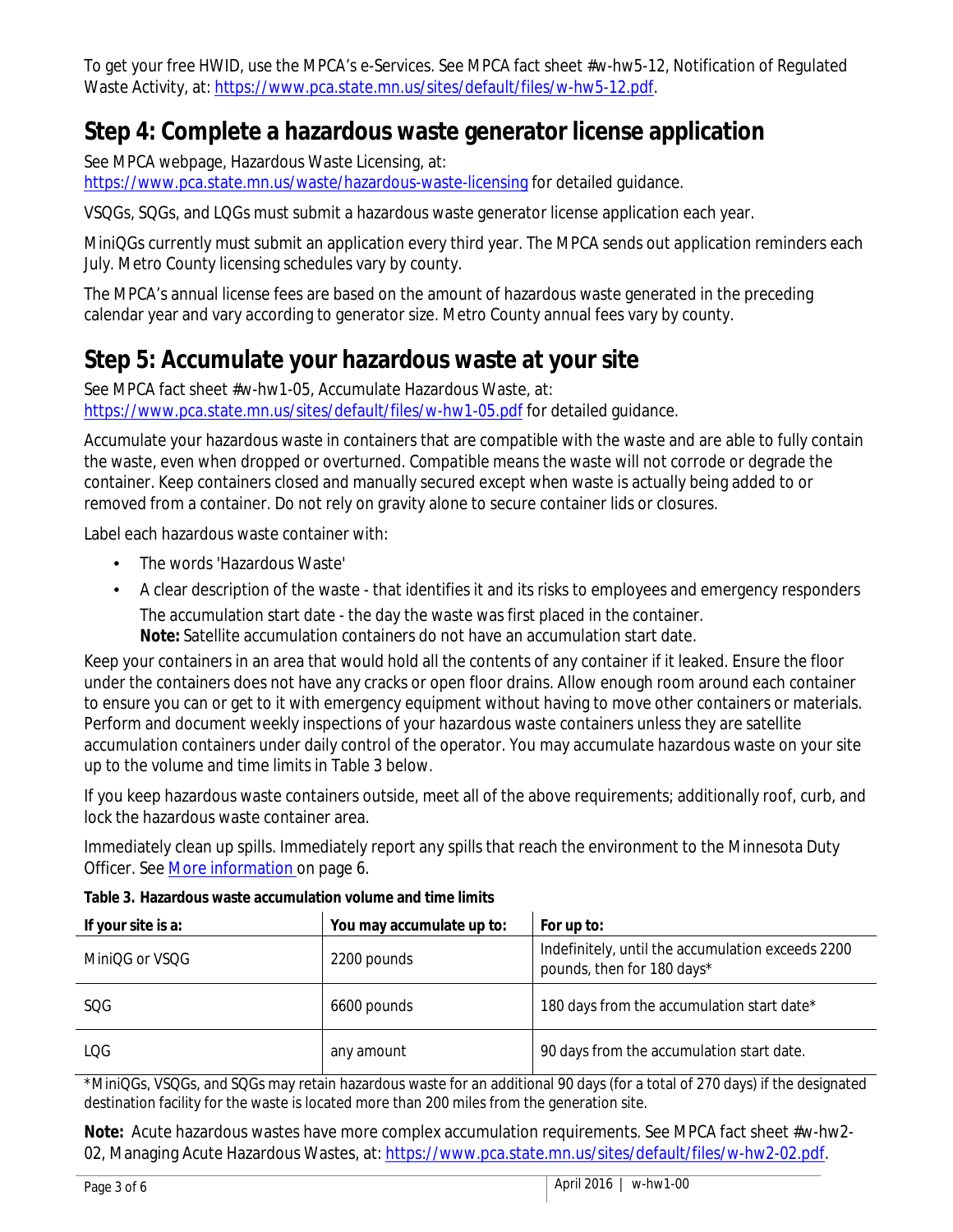## **Step 6: Treat or transport your hazardous waste**

See MPCA fact sheet #w-hw1-06, Treat or Dispose of Hazardous Waste Correctly at: <https://www.pca.state.mn.us/sites/default/files/w-hw1-06.pdf> for detailed guidance.

#### **Table 4. Hazardous waste treatment and disposal options**

| If your site is a: | You may manage your hazardous waste by:                                                                                                                                                                                                                                        |
|--------------------|--------------------------------------------------------------------------------------------------------------------------------------------------------------------------------------------------------------------------------------------------------------------------------|
| LQG or SQG         | Shipment to a permitted hazardous waste Treatment, Storage, or Disposal Facility (TSDF) using a<br>uniform hazardous waste manifest. See MPCA fact sheet #w-hw1-07, Manifest Shipments of<br>Hazardous Waste, at https://www.pca.state.mn.us/sites/default/files/w-hw1-07.pdf. |
|                    | Shipment to a legitimate recycling facility using a uniform hazardous waste manifest. See MPCA fact<br>sheet #w-hw2-42, Recycling Hazardous Waste, at<br>https://www.pca.state.mn.us/sites/default/files/w-hw2-42.pdf.                                                         |
|                    | Use as an eligible feedstock or byproduct. If used off-site, a uniform hazardous waste manifest is not<br>needed for shipment. See MPCA fact sheet #w-hw2-42, Recycling Hazardous Waste, at<br>https://www.pca.state.mn.us/sites/default/files/w-hw2-42.pdf.                   |
|                    | Treatment on-site in a container or tank. Preapproval from the MPCA or Metro County is required if<br>the container or tank will be not be closed during treatment.                                                                                                            |
|                    | Discharge to the sanitary sewer. Pre-notification to the receiving Publicly Owned Treatment Works<br>(POTW, commonly known as a sewage treatment plant) is required.                                                                                                           |
| <b>VSQG</b>        | All of the allowed management methods allowed above, and:                                                                                                                                                                                                                      |
|                    | Self-transport to a Very Small Quantity Generator Collection Program (VSQGCP) that has agreed to<br>accept the waste. See MPCA fact sheet #w-hw2-51, VSQG Collection Requirements, at<br>https://www.pca.state.mn.us/sites/default/files/w-hw2-51.pdf.                         |
|                    | Self-transport of oil-based paint and coatings to a Licensed Paint Collection Site (LPCS). See MPCA<br>fact sheet #w-hw4-37a, Architectural Paint, at<br>https://www.pca.state.mn.us/sites/default/files/w-hw4-37a.pdf.                                                        |
|                    | Mix non-chlorinated, non-paint waste solvents into used oil burned on site or shipped off site as used<br>oil. See MPCA fact sheet #w-hw4-30, Used Oil and Related Wastes, at<br>https://www.pca.state.mn.us/sites/default/files/w-hw4-30.pdf                                  |
| <b>MiniQG</b>      | All of the allowed management methods allowed above, and:                                                                                                                                                                                                                      |
|                    | Self-transport to a Household Hazardous Waste Collection Program (HHWCP) that has agreed to<br>$\bullet$<br>accept the waste. Contact your county to find local HHWCPs.                                                                                                        |

### **Step 7: Document your hazardous waste shipments**

See MPCA fact sheet #w-hw1-07, Manifest Shipments of Hazardous Waste, at: <https://www.pca.state.mn.us/sites/default/files/w-hw1-07.pdf> for detailed guidance.

If you are a VSQG and self-transport your waste, ensure that you meet all applicable requirements of the U.S. Department of Transportation (DOT) Hazardous Materials Regulations (HMR). See MPCA fact sheet #w-hw2-53, Requirements for Transporting Waste to a VSQG Collection Program, at: [https://www.pca.state.mn.us/sites/default/files/w-hw2-53.pdf.](https://www.pca.state.mn.us/sites/default/files/w-hw2-53.pdf)

### **Step 8: Plan for emergencies**

**Table 5. Guidance documents for hazardous waste emergency planning**

| If your site is a: | For hazardous waste emergency planning guidance, see:         |
|--------------------|---------------------------------------------------------------|
| MiniOG or VSOG     | https://www.pca.state.mn.us/sites/default/files/w-hw1-08a.pdf |
| SOG.               | https://www.pca.state.mn.us/sites/default/files/w-hw1-08b.pdf |
| LOG.               | https://www.pca.state.mn.us/sites/default/files/w-hw1-08c.pdf |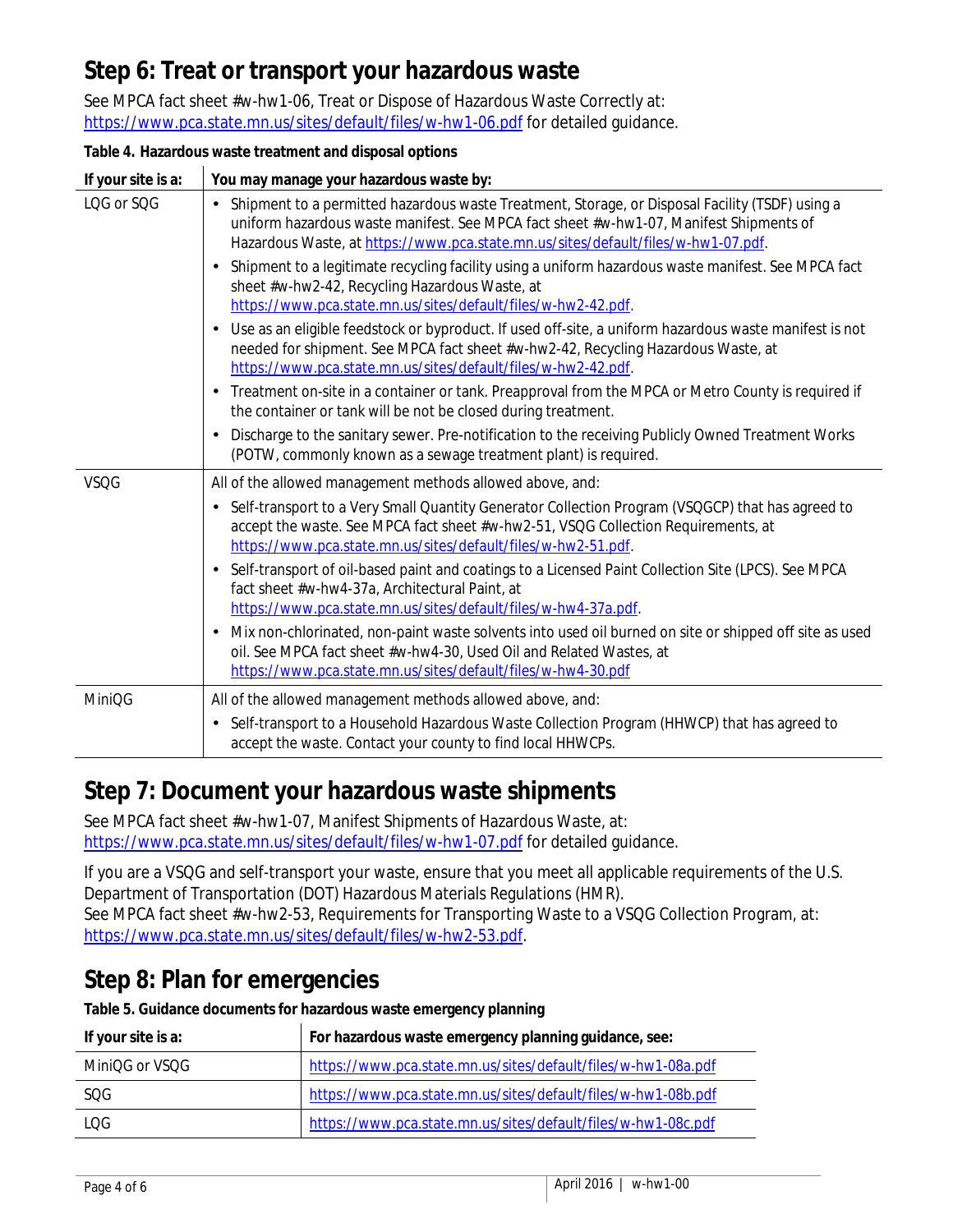## **Step 9: Train your employees**

| If your site is a: | For hazardous waste employee training guidance, see:          |
|--------------------|---------------------------------------------------------------|
| MiniOG or VSOG     | https://www.pca.state.mn.us/sites/default/files/w-hw1-09a.pdf |
| SQG                | https://www.pca.state.mn.us/sites/default/files/w-hw1-09b.pdf |
| LOG.               | https://www.pca.state.mn.us/sites/default/files/w-hw1-09c.pdf |

**Table 6. Guidance documents for hazardous waste employee training**

**Note:** Th[e online hazardous waste presentations](https://www.pca.state.mn.us/sites/default/files/p-tr2-16.pdf) or [in-person workshops](https://www.pca.state.mn.us/sites/default/files/p-tr2-15.pdf) offered by the MPCA, as well as programs offered by consultants, are only a starting point for your employees' hazardous waste training. You must also document that you train your employees in all the aspects of hazardous waste management unique to your site, including emergency procedures and the specific wastes your site generates.

## **Step 10: Keep records**

See MPCA fact sheet #w-hw1-10, Keep Hazardous Waste Records, at: <https://www.pca.state.mn.us/sites/default/files/w-hw1-10.pdf> for detailed guidance.

In general, you must keep any hazardous waste-related record for a minimum of three years after the record is no longer active. As your best protection against liability, the MPCA further recommends that you keep your hazardous waste records for the life of the business. Records may be kept in hardcopy or electronic form.

## **+ Special wastes and other common requirements**

### <span id="page-4-0"></span>**Special wastes**

Some hazardous wastes are eligible for management requirements less than discussed in this fact sheet so far.

#### **Table 7. Common Hazardous wastes eligible for reduced management requirements in Minnesota**

| If you generate:                                                                                                                                                                                                                                                                                                                                                 | See:                                                          |
|------------------------------------------------------------------------------------------------------------------------------------------------------------------------------------------------------------------------------------------------------------------------------------------------------------------------------------------------------------------|---------------------------------------------------------------|
| Antifreeze                                                                                                                                                                                                                                                                                                                                                       | https://www.pca.state.mn.us/sites/default/files/w-hw4-02.pdf  |
| Electronics waste (E-waste) that will be recycled                                                                                                                                                                                                                                                                                                                | https://www.pca.state.mn.us/sites/default/files/w-hw4-15.pdf  |
| Pharmaceuticals that are reverse-distributed                                                                                                                                                                                                                                                                                                                     | https://www.pca.state.mn.us/sites/default/files/w-hw3-36b.pdf |
| Polychlorinated biphenyls (PCBs)                                                                                                                                                                                                                                                                                                                                 | https://www.pca.state.mn.us/sites/default/files/w-hw4-48a.pdf |
| Recyclable fuel                                                                                                                                                                                                                                                                                                                                                  | https://www.pca.state.mn.us/sites/default/files/w-hw4-19.pdf  |
| Scrap metal                                                                                                                                                                                                                                                                                                                                                      | https://www.pca.state.mn.us/sites/default/files/w-hw4-27.pdf  |
| Treated wood                                                                                                                                                                                                                                                                                                                                                     | https://www.pca.state.mn.us/sites/default/files/w-hw4-67.pdf  |
| Universal waste, including:<br>Aerosol cans<br><b>Batteries</b><br>٠<br>Compressed gas cylinders<br>٠<br>Dental amalgam that will be recycled<br>٠<br>Fluorescent & high intensity discharge lamps<br>Mercury-containing devices<br>Pesticides managed through the Minnesota<br>٠<br>Department of Agriculture<br>Pretreated dental wastewater<br>$\blacksquare$ | https://www.pca.state.mn.us/sites/default/files/w-hw4-62.pdf  |
| Used oil and related wastes                                                                                                                                                                                                                                                                                                                                      | https://www.pca.state.mn.us/sites/default/files/w-hw4-30.pdf  |